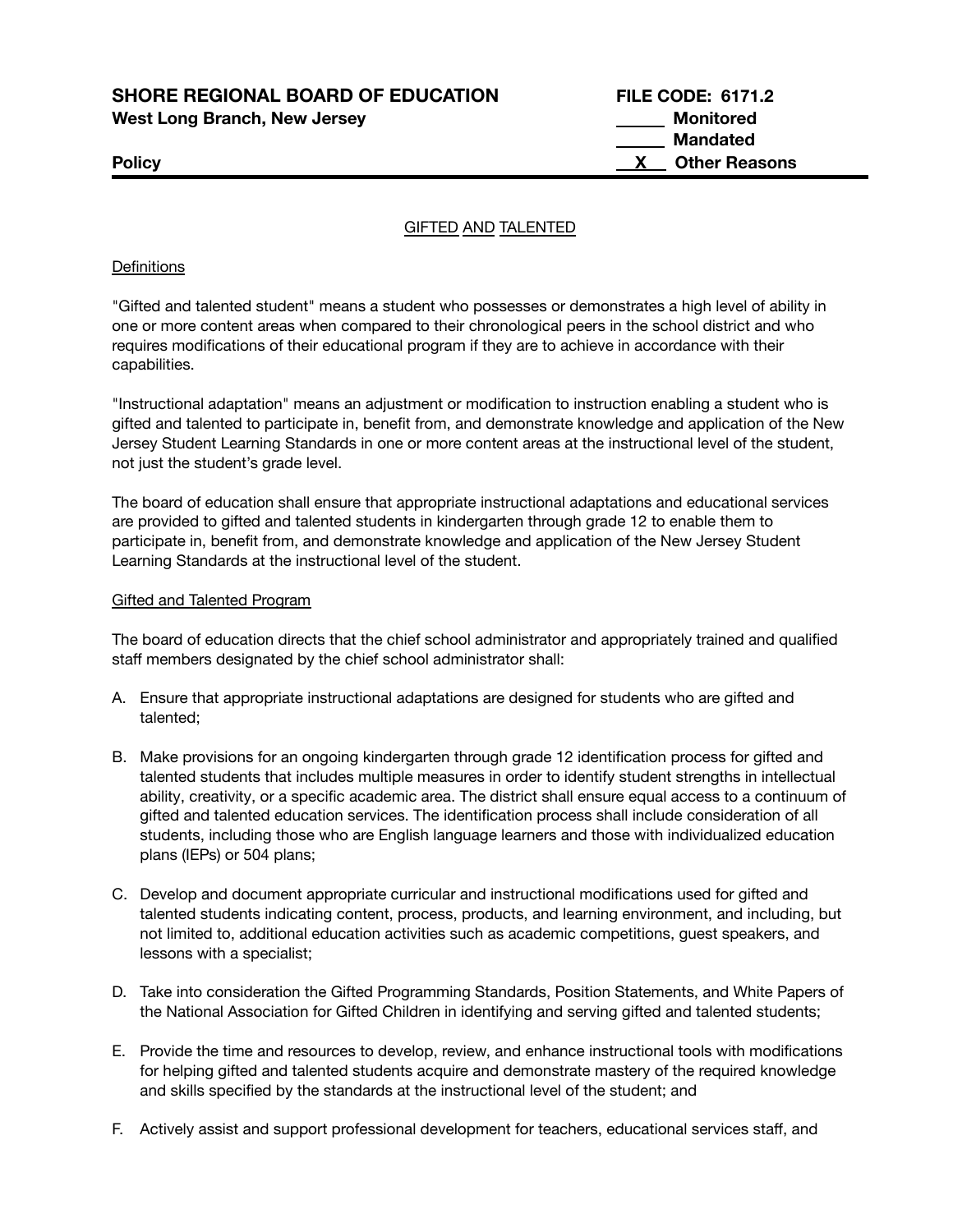## **GIFTED AND TALENTED (continued)**

school leaders in the area of gifted and talented instruction including their efforts to meet mandatory professional development requirements (see board policy 4131/4131.1 Staff Development, Inservice Education, Visitation, Conferences and N.J.A.C. 6A:9C-3).

### Gifted and Talented Curriculum and Instruction

The board shall provide appropriate kindergarten-through-grade-12 (K-12) educational services for gifted and talented students.

The chief school administrator shall develop and the board shall approve criteria for identifying all gifted and talented students in kindergarten through grade 12. The identification process shall include multiple measures. Gifted and talented students shall be provided with appropriate instructional adaptations and services to encourage development of their special abilities in achieving the New Jersey Student Learning Standards.

The chief school administrator or designee shall ensure that the curriculum and instruction are designed and delivered in such a way that all students are able to demonstrate the knowledge and skills specified by the New Jersey Student Learning Standards. The curriculum and instruction shall provide educational challenges to students identified as gifted and talented and shall be reviewed regularly.

Curriculum and instruction shall be designed with consideration for the individual learning styles of each student as well as the capacity of a gifted student to create concepts, respond to stimuli in a unique and creative manner, and develop higher levels of thinking. Appropriate accommodations, instructional adaptations, and/or modifications as determined by the IEP or 504 team shall be made for students with disabilities or 504 plans.

Because early discovery of a gift or talent is important, it is essential that the identification of these students be carried on as a continuing process, since special abilities and skills appear at different times in the development of many children.

The chief school administrator shall coordinate development of appropriate curricular and instructional modifications used for gifted and talented students indicating content, process, products, and learning environment. The board directs the chief school administrator to take into consideration the prekindergarten through grade 12 Gifted Programming Standards of the National Association for Gifted Children in developing school and district programs for gifted and talented students.

The chief school administrator shall devise indicators of achievement to evaluate the success of each program presented to the board for adoption.

The chief school administrator shall take the appropriate measures to ensure that minority and female students are not underrepresented in gifted and talented or accelerated/advanced courses.

#### Coordinator for Gifted and Talented Services

The state coordinator for gifted and talented services appointed by the commissioner of education, shall be responsible for reviewing the information about gifted and talented services provided by the district. The chief school administrator or designee shall file a report with the coordinator on a schedule that coincides with the district's New Jersey Quality Single Accountability Continuum (NJQSAC) review. The report shall include, but not be limited to: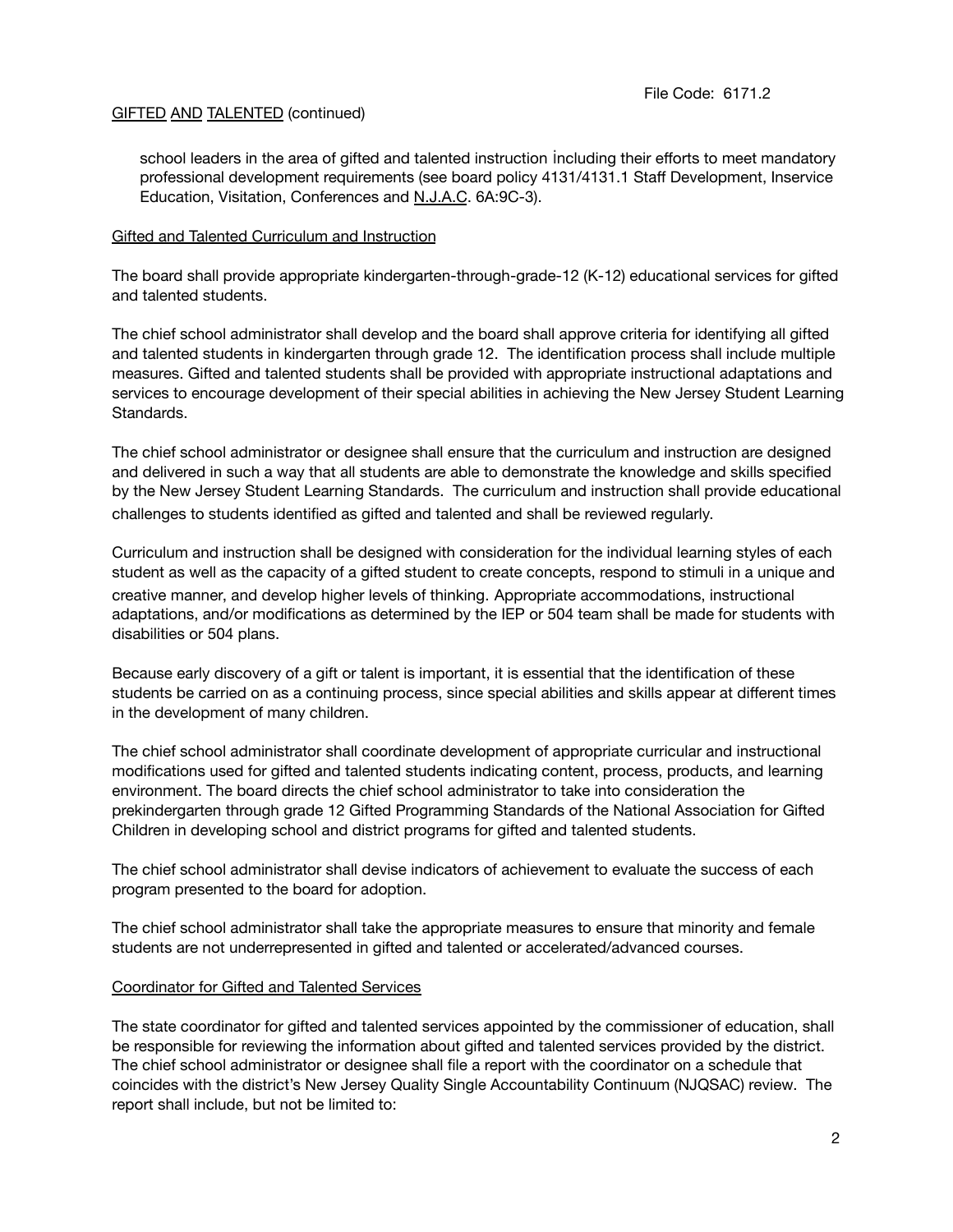## **GIFTED AND TALENTED (continued)**

- A. The gifted and talented continuum of services, policies, and procedures implemented in the school district;
- B. The total number of students receiving gifted and talented services in each grade level kindergarten through grade 12 disaggregated by race, gender, special education designation, and English language learner designation;
- C. The professional development opportunities provided for teachers, educational services staff, and school leaders about gifted and talented students, their needs, and educational development; and
- D. The number of staff employed by the school district whose job responsibilities include identification of and providing services to gifted and talented students.

## Complaint Process

Any individual who believes that the district has not complied with the provisions in the law or administrative code related to gifted and talented services may file a complaint with the board of education. The complaint shall be submitted in writing to the board office. The chief school administrator or designee shall take the necessary actions to correct or remediate the complaint and report such actions to the board. The board shall issue a decision, in writing, to affirm, reject, or modify the district's action in the matter.

If the complaint is not resolved to the individual's satisfaction or the individual is not satisfied by the written decision of the board, the individual may then file a petition of appeal of the board's written decision to the Commissioner of Education through the Office of Controversies and Disputes in accordance with law (N.J.S.A. 18A:6-9) and the procedures set forth in State Board of Education regulations.

This complaint policy shall be linked to the homepage of the board's website.

#### Information Available on Website

Detailed information shall be available on the district website regarding the policies and procedures used to identify students as gifted and talented and the continuum of services offered to gifted and talented students. The information shall include the criteria used for consideration for eligibility for the gifted and talented services, including the multiple measures used in the identification process to match a student's needs with services, and any applicable timelines in the identification process.

| Adopted:             |                 | No Date              |                                                              |
|----------------------|-----------------|----------------------|--------------------------------------------------------------|
| NJSBA Review/Update: |                 |                      | March 2012, August 2016, September 2020                      |
| Readopted:           |                 |                      | July 26, 2012, January 26, 2017, June 24, 2021               |
|                      |                 |                      |                                                              |
| Key Words            |                 |                      |                                                              |
|                      |                 |                      |                                                              |
| Gifted. Talented     |                 |                      |                                                              |
|                      |                 |                      |                                                              |
| Legal References:    |                 | N.J.S.A. 18A:35-4.15 |                                                              |
|                      | through $-4.16$ |                      | Legislative findings and declarations; chess instruction for |
|                      |                 |                      | second-grade pupils in gifted and talented and special       |
|                      |                 |                      | education programs                                           |
|                      |                 | N.J.S.A. 18A:35-34   | Short Title: Strengthening Gifted and Talented               |
|                      |                 |                      |                                                              |